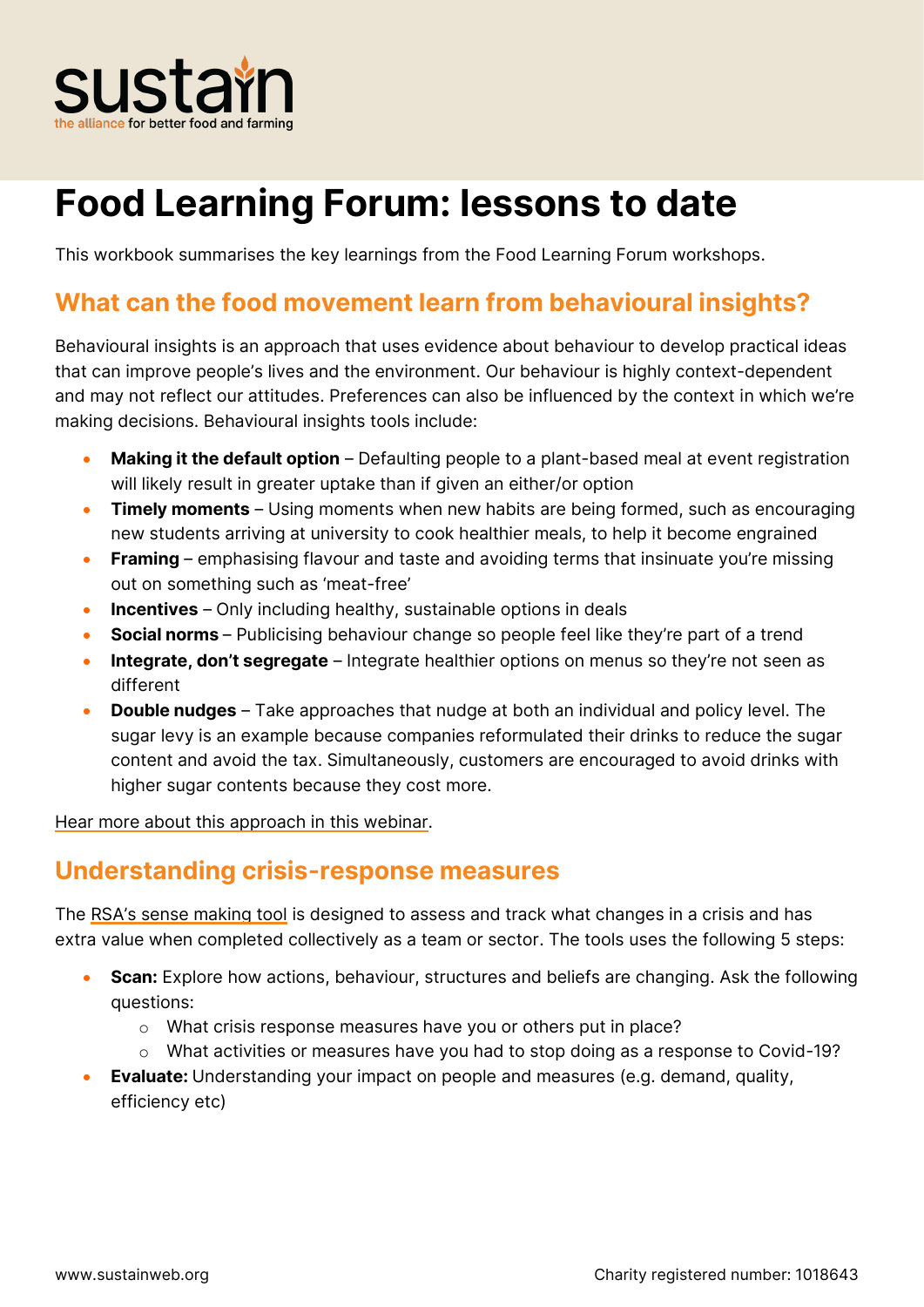- **Map: Map your findings on this matrix to decipher what should start and stop going forward**
- **Track: Continue evaluating these to understand impact**
- **Respond: Repeat the process of scan,**



**POST-CRISIS** 

**evaluate and map to continue reflective learning and effective delivery.**

**Other questions you can consider when completing this tool are:**

- **What are we learning about business-as-usual activities?**
- **What unexpected consequences or changes are we noticing?**
- **How are you working or operating differently?**
- **What else might you want to do differently after the pandemic?**

# **Equality, diversity and inclusion**

#### **Why is it so hard to talk about race?**

**This session with Brap offered a space for members to discuss barriers to talking about race and ways to work together to overcome these and continue the conversation. There was discussion about the need to take risks and learn from these rather than avoiding the conversation altogether. Acknowledgement we should share lessons and conversation across the sector to learn from each other and hold each other accountable if needed. Agreement that we have a role to play in ensuring structural racism and inequality are more visible. We don't necessarily have the answers now, but it requires self-reflection and dedicated time to work through.**

#### **Ingredients for creating a more inclusive team**

**Forum members shared their progress on improving recruitment practices to create a more diverse, equal and inclusive staff team. This included:**

- **Improving the application and interview process – Through tools such as [hireful,](https://hireful.co.uk/) blind shortlisting, application forms, gender neutral language, two-stage interview processes, mixed gender interview panels, written and verbal interview questions to support neurodiversity, interviews offered as timeslots, practical interviews models e.g. giving a workshop if that will be a key part of the role**
- **Providing team training - In the form of unconscious bias training, lunch and learn lessons, specific sessions for staff to share their lived experience on all areas of equality**
- **Diversifying the Board - Through targeted recruitment and the creation of role shares to overcome some of the barriers to entry that can exist on boards.**

# **A values-based approach to communicating climate change**

**The Common Cause Foundation showed us how a values-based approach to communications can help make the climate and nature emergency matter to everyone. [See this toolkit](https://commoncausefoundation.org/wp-content/uploads/2021/10/CCF_communications_toolkit.pdf) for more information.**